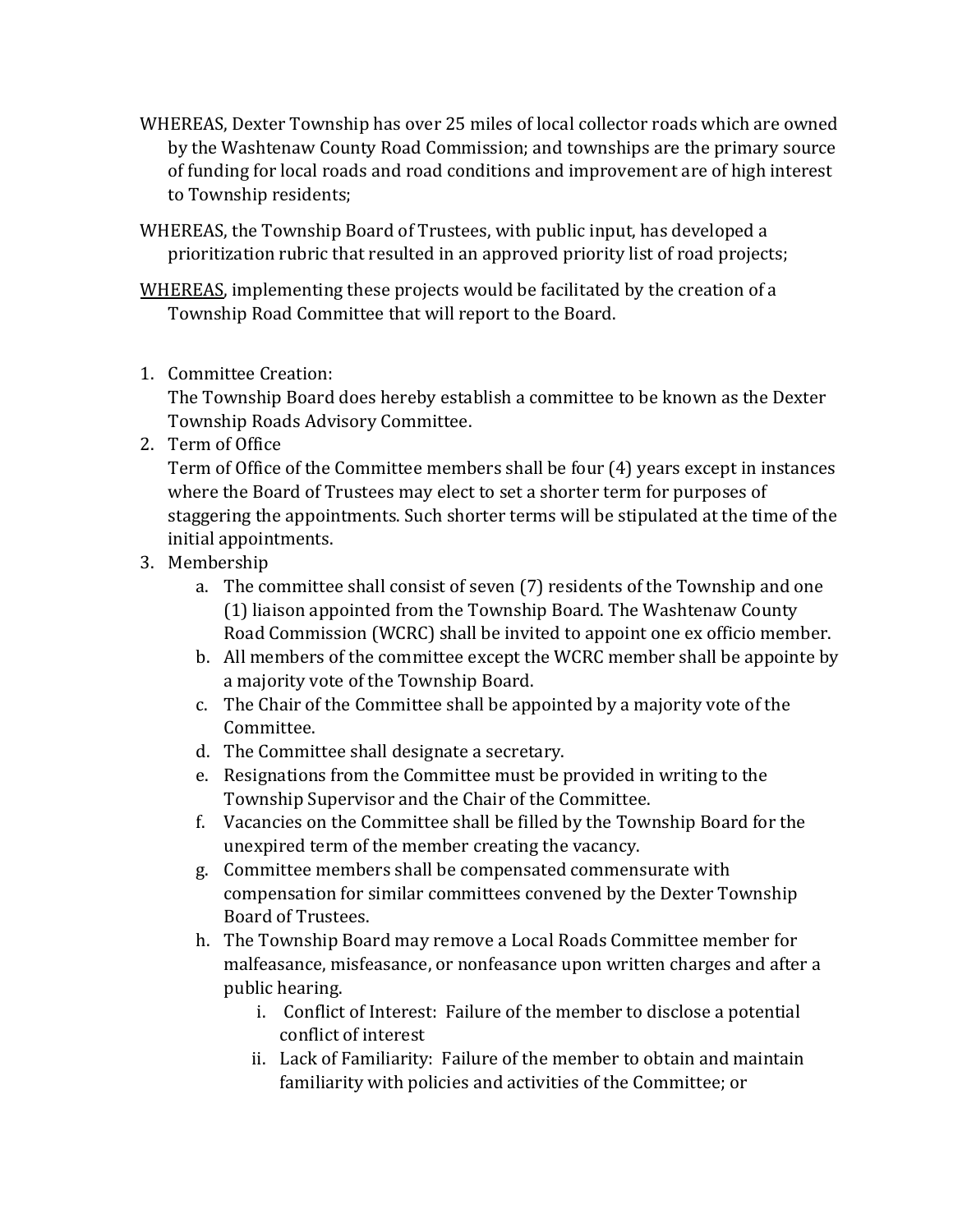- iii. Failure to Perform Assigned Duties: Failure of the member to complete action items for which the member volunteers and to which that member is assigned
- iv. Absenteeism: Failure of the member to be present and/or to notify the Committee Chair of an absence for two or more consecutive meetings

## 4. Meetings

- a. Dates: The Committee, as a whole, shall set its own meeting dates and times with a minimum of four (4) meetings per year. All meetings shall be held at the Township Hall, unless the work of the Committee necessitates that certain meetings occur at project sites.
- b. Open Meetings Act: The Chair of the Committee shall ensure that all meetings fully conform and comply with the State of Michigan Open Meetings Act (OMA).
- c. Notice: The Secretary of the Committee shall be responsible for sending the notice of meetings to Committee members, to the Township clerk, and to others as stated in the charge. Notice shall be posted in compliance with the OMA.
- d. Minutes: The Secretary of the Committee shall be responsible for keeping formal minutes of Committee meetings and providing copies to all Committee members and to the Township Clerk, and/or to others as stated in the Committee charge. At a minimum, each set of minutes must include attendance, approval of past minutes, and all motions of the committee along with the vote.
- e. Quorum: A majority of the Committee members is required at a meeting to conduct the business of the Committee, approve Committee actions, or make a recommendation to the Township Board.
- 5. Authority

The Committee is a function of the Township Board, not an independent entity, and is appointed for research, recommendation, implementation, and/or education purposes relative to its specific charge. The charge is defined in this resolution or as may be modified by the Township Board. This Committee shall operate only within the parameters of its charge. This committee is considered advisory to the Township Board.

Neither the Committee, acting as a whole, nor any of its individual members shall have the power or authority to bind or otherwise obligate the Township in any manner whatsoever.

Contracts or meetings with the State, County, or other units of governments or use of the Township consultants shall be arranged through the Board of Trustees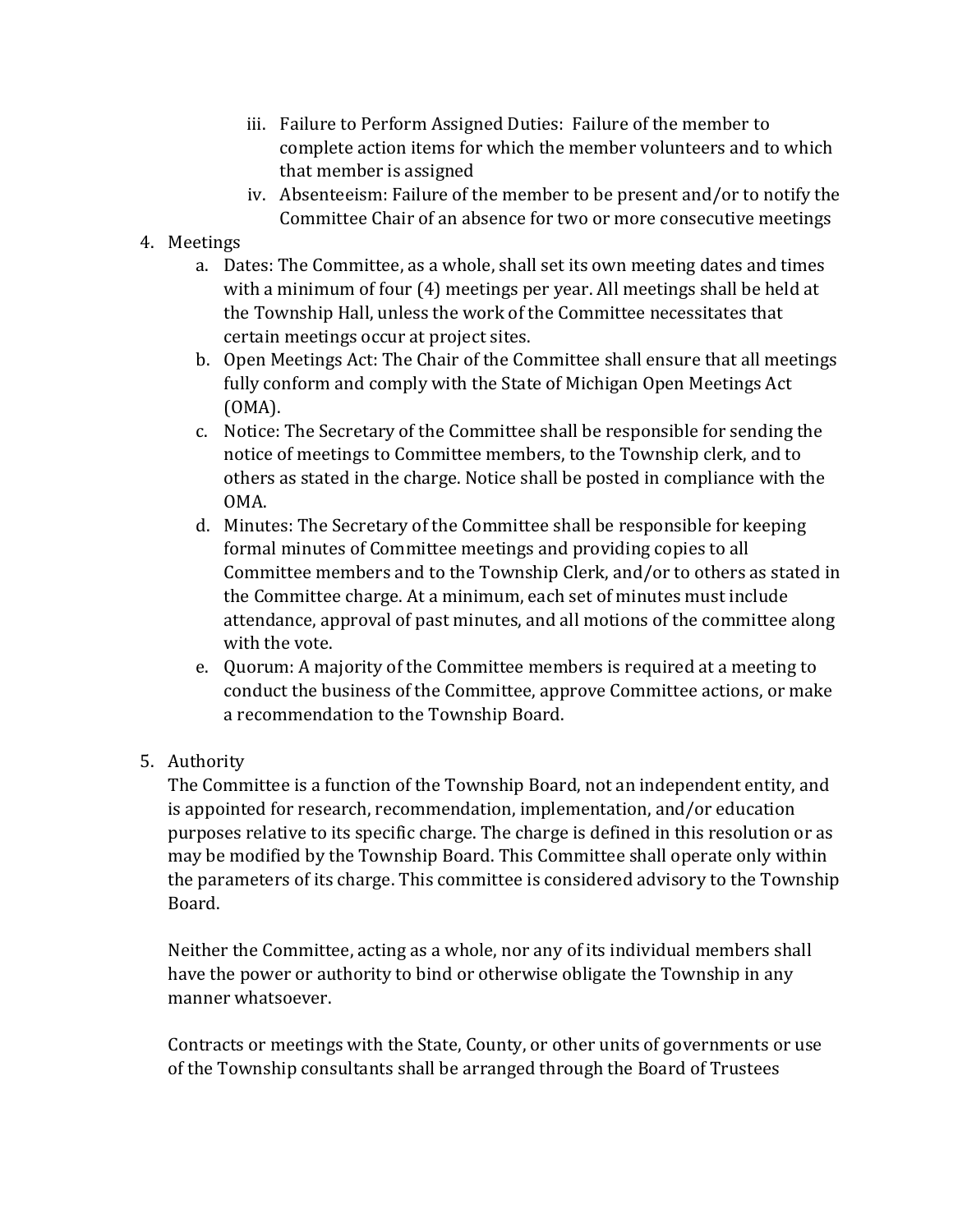representative on the Committee.

6. The Committee shall have no authority to obligate or expend funds, unless the committee has appropriate funds set aside in a budget approved in advance by the Township Board. Any expenditure not specified in a budget must be approved by the Township Board prior to commitment.

Each expenditure of funds against an approved budget must be voted upon by the Committee and certified by the Chairman of the Committee as to its purpose and its applicability to the approved budget prior to being presented for payment. All expenditures require receipts, or other proofs of purchase, regardless of the amount.

7. Charge: The Committee shall be charged with researching and addressing a range of issues related to the Township's network of local roads (local roads are owned by the WCRC) and reporting back to the Board of Trustees.

Work Plan: The Committee shall establish a Work Plan annually for approval by the Board of Trustees. The Work Plan shall define the tasks/activities, the timeline, the primary Committee member responsible, and any additional resource requirements, including a proposal for subcommittees.

The scope of the Work Plan may include:

- a. Project oversight: act as Dexter Township's liaison to the WCRC for specific road repair projects
- b. Funding planning and prioritization:
	- i. assess the costs and benefits of a township-wide Special Assessment District vs. a Local Roads Millage vs. General Funds
	- ii. assess the reasonableness of WCRC cost estimates
- c. Best practices: identify and make recommendations regarding best practices in road treatment and construction and related drainage including maintenance of existing roads and shoulders, dust-control, landscaping, tree protection or removal, tree and weed trimming, snow removal and salt applications, signage and road marking, drainage above and ground, and street illumination
- d. Communications: recommend, develop and implement information for:
	- i. the general public and
	- ii. property owners contiguous to projects
- e. Policy:
	- i. recommend changes to State and local laws and law enforcement, such as regulations pertaining to road classification and funding, speed limits, weight limits, WCRC accountability, etc.
	- ii. recommend a process to advocate for such changes in policy